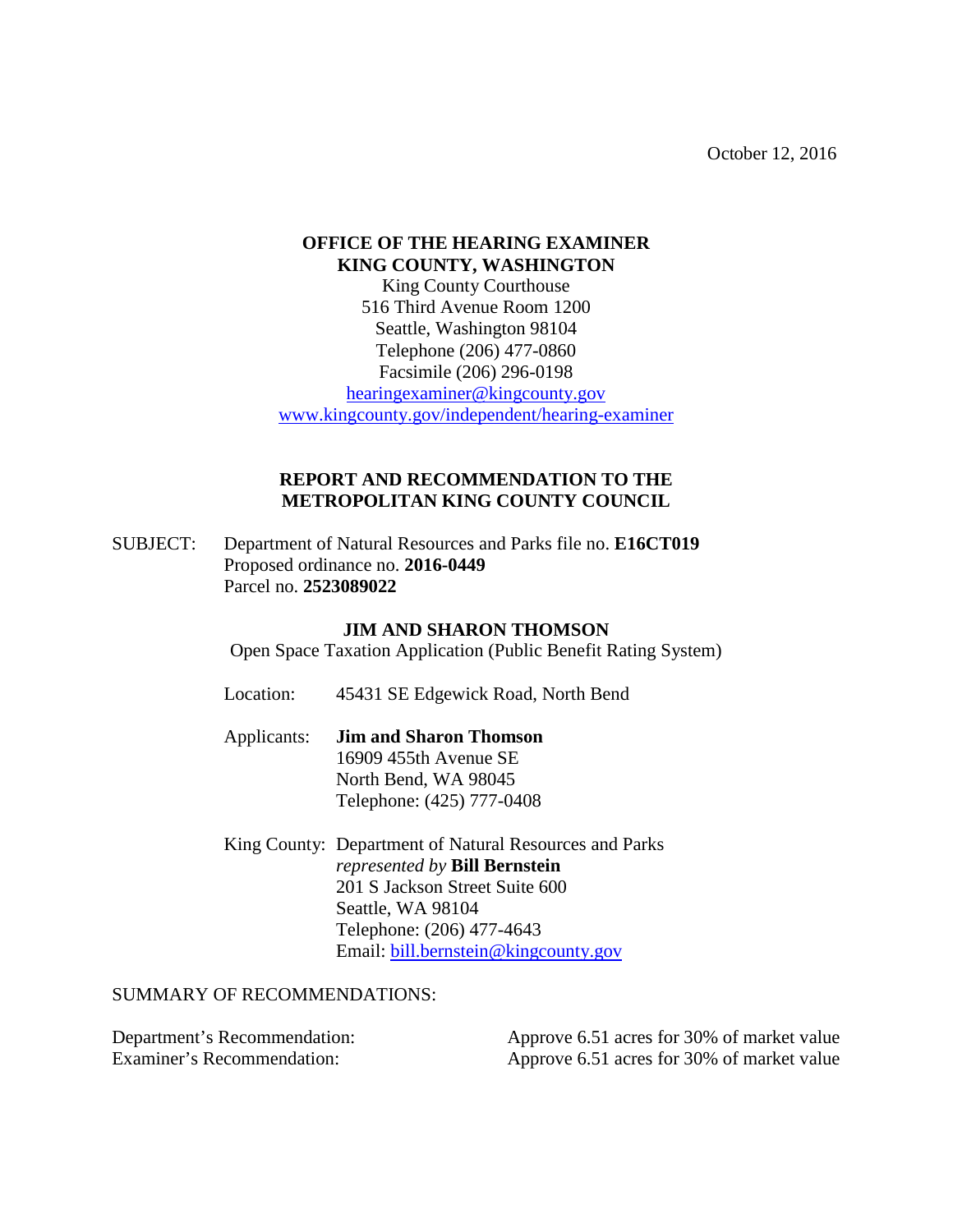E16CT019–Jim and Sharon Thomson 2

PRELIMINARY REPORT:

On September 23, 2016, the Department of Natural Resources and Parks (DNRP) submitted its report on file no. E16CT019 to the Examiner.

## PUBLIC HEARING:

After reviewing the preliminary report and examining available information on file with the application, the Examiner conducted a public hearing on the application on October 6, 2016, in the Ginger Conference Room, 12th Floor, King County Courthouse, 516 Third Avenue, Seattle, Washington. The Examiner received the affidavit of notice publication on October 4, 2016.

Participants at the public hearing and the exhibits offered and entered are listed in the attached minutes. A verbatim recording of the hearing is available in the Hearing Examiner's Office.

FINDINGS, CONCLUSIONS AND RECOMMENDATION: Having reviewed the record in this matter, the Examiner now makes and enters the following:

#### FINDINGS:

1. General Information:

| Jim and Sharon Thomson             |  |
|------------------------------------|--|
| 16909 455th Avenue SE              |  |
| North Bend, WA 98045               |  |
| 45431 SE Edgewick Road, North Bend |  |
| SW 25-23-08                        |  |
| $RA-10$                            |  |
| 2523089022                         |  |
| 8.82 acres                         |  |
|                                    |  |

- 2. The Applicants timely filed an application to King County for PBRS program current use valuation of the property to begin in 2018. As required by law, notification of the application occurred.
- 3. A summary of relevant PBRS categories follows below. (Plain text represents a category an applicant requested an award for and that DNRP agrees is warranted. Any strikethrough represents a category an applicant requested an award for but that DNRP disagrees is warranted. Any *italics* represents a category an applicant did not request an award for, but that DNRP nonetheless concludes is warranted. And any \*asterisks\* represent a category where DNRP finds an award is warranted, but only if certain contingencies or conditions are met.)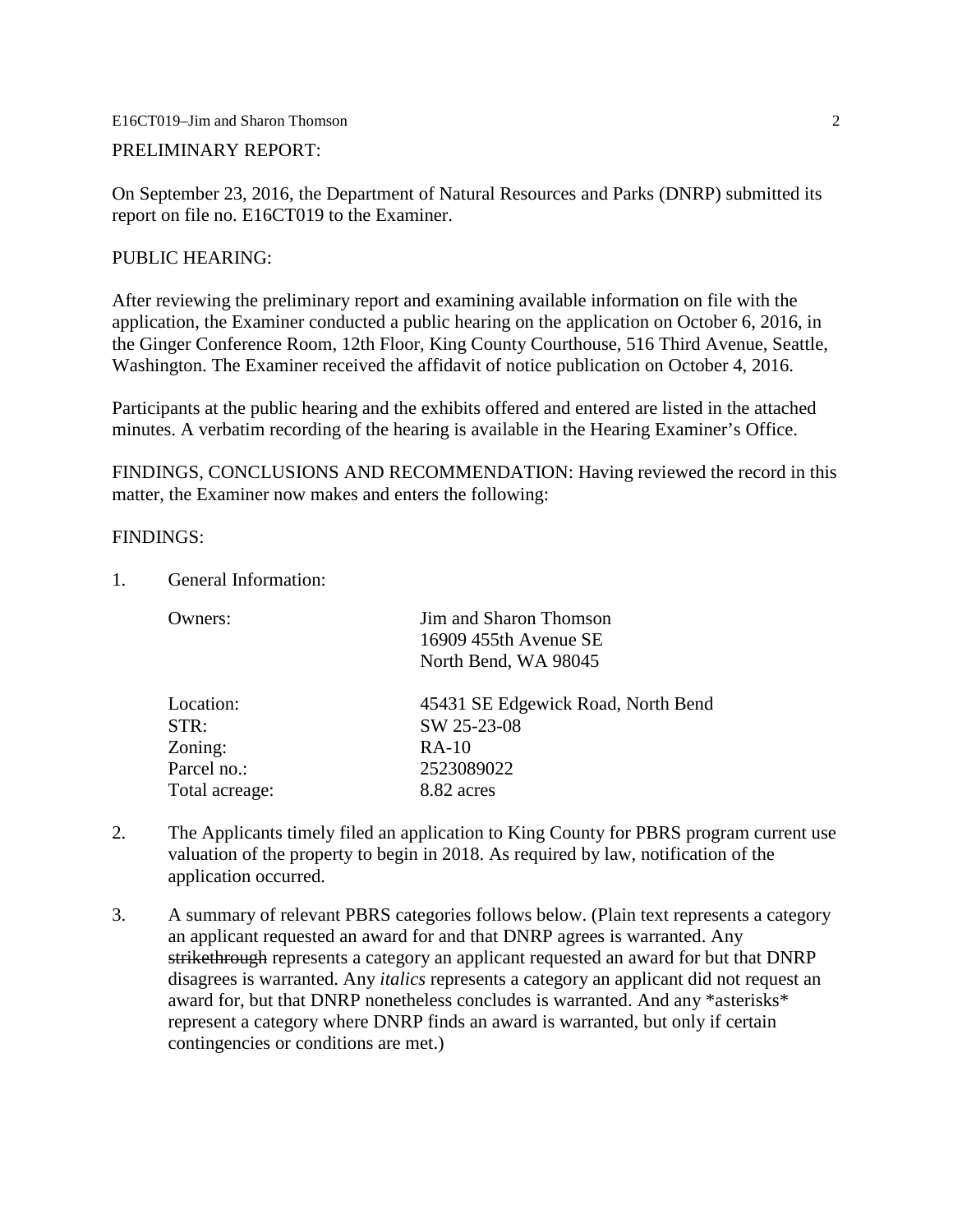| <b>PBRS</b> categories: | <b>Open Space Resources</b>                     |   |
|-------------------------|-------------------------------------------------|---|
|                         | Aquifer protection area                         |   |
|                         | Buffer to public or current use classified land | 3 |
|                         | *Forest stewardship land*                       |   |
|                         | Significant wildlife or salmonid habitat        |   |
|                         | Watershed protection area                       |   |
|                         |                                                 |   |

The DNRP-recommended score of 18 points results in a current use valuation of 30% of market value for the enrolled portion of the property. Additional credit may be awarded administratively under the forest stewardship land category subject to submittal of a forest stewardship plan by **April 3, 2017**, and subsequent approval by **June 2, 2017**. Award of credit under this category would increase the point total by 5 points, resulting in a current use valuation of 20% of market value for the enrolled portion of the property, and preserving the option to conduct approved-forestry activities.

- 4. As to the land area recommended for PBRS enrollment, the Applicant requested 6.51 acres and DNRP recommends 6.51 acres. (Enrollment acreage is the entire parcel less the excluded area, as calculated by DNRP. In the event the County Assessor's official parcel size is revised, the PBRS acreage shall be administratively adjusted to reflect that change.)
- 5. Except as modified herein, the facts set forth in the DNRP preliminary report and testimony at the October 6, 2016, public hearing are correct and incorporated herein by reference. Copies of this report and the department report will be provided to the Metropolitan King County Council for final approval.

### CONCLUSION:

- 1. Approval, pursuant to the Public Benefit Rating System adopted by Chapter 20.36 KCC, of 18 points and a current use valuation of 30% of market value for 6.51 acres of the property and conditional approval of 5 additional points (which would bring the total to 23 points and 20% of market value for 6.51 acres of the property), is consistent with the purposes and intent of King County to maintain, preserve, conserve, and otherwise continue in existence adequate open space lands and to assure the use and enjoyment of natural resources and scenic beauty for the economic and social well-being of King County and its citizens.
- 2. The subject property is currently enrolled in the Timber Land program. Any open space taxation participation agreement signed as a result of approval of this application should be worded to supersede any prior agreement for the parcel.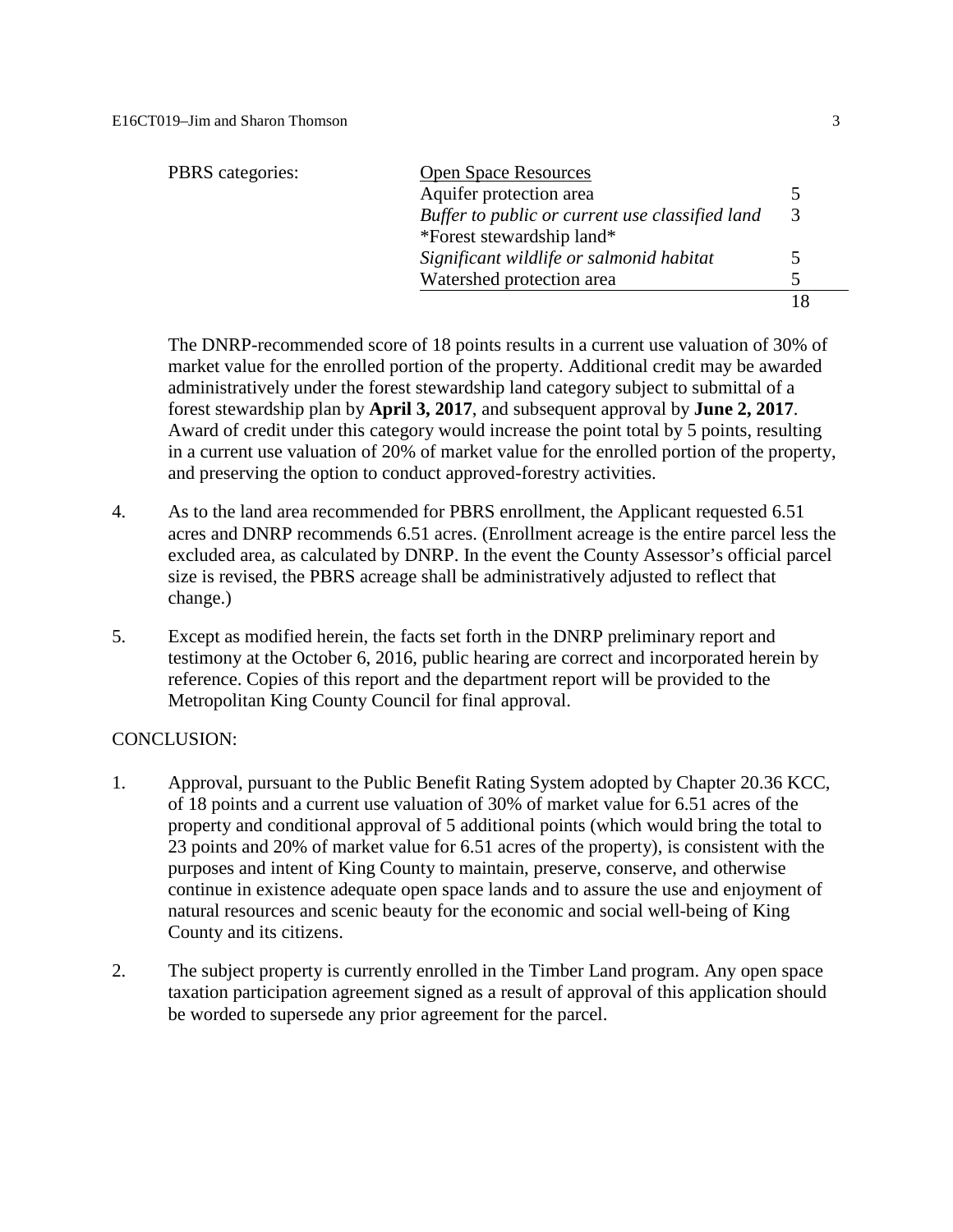#### E16CT019–Jim and Sharon Thomson 4

#### RECOMMENDATION:

- 1. APPROVE current use valuation of 30% of market value for the 6.51-acre enrolled portion of the property.
- 2. CONDITIONALLY APPROVE additional credit under the forest stewardship land category, to be awarded administratively, if the Applicants submit a forest stewardship plan by **April 3, 2017**, and receive subsequent approval by **June 2, 2017**. Award of credit under this category would increase the point total by 5 points, resulting in a current use valuation of 20% of market value for the enrolled portion of the property, and preserving the option to conduct approved-forestry activities.

DATED October 12, 2016.

 $2\mu$ 

David Spohr Hearing Examiner

## **NOTICE OF RIGHT TO APPEAL**

A person appeals an Examiner recommendation by following the steps described in KCC 20.22.230, including filing with the Clerk of the Council a sufficient appeal statement and a \$250 appeal fee (check payable to the King County FBOD). Appeal statements may refer only to facts contained in the hearing record; new facts may not be presented on appeal. KCC 20.22.230 also requires that the appellant provide copies of the appeal statement to the Examiner and to any named parties listed on the front page of the Examiner's recommendation.

Prior to the close of business (4:30 p.m.) on *November 7, 2016,* an electronic copy of the appeal statement must be sent to [Clerk.Council@kingcounty.gov](mailto:Clerk.Council@kingcounty.gov) *and* a paper copy of the appeal statement must be delivered to the Clerk of the Council's Office, Room 1200, King County Courthouse, 516 Third Avenue, Seattle, Washington 98104. Prior mailing is not sufficient if actual receipt by the Clerk does not occur within the applicable time period. If the Office of the Clerk is not officially open on the specified closing date, delivery prior to the close of business on the next business day is sufficient to meet the filing requirement.

Unless both a timely and sufficient appeal statement and filing fee are filed by *November 7, 2016,* the Clerk of the Council shall place on the agenda of the next available Council meeting a proposed ordinance implementing the Examiner's recommended action. At that meeting the Council may adopt the Examiner's recommendation, defer action, refer the matter to a Council committee, or remand to the Examiner for further hearing or further consideration.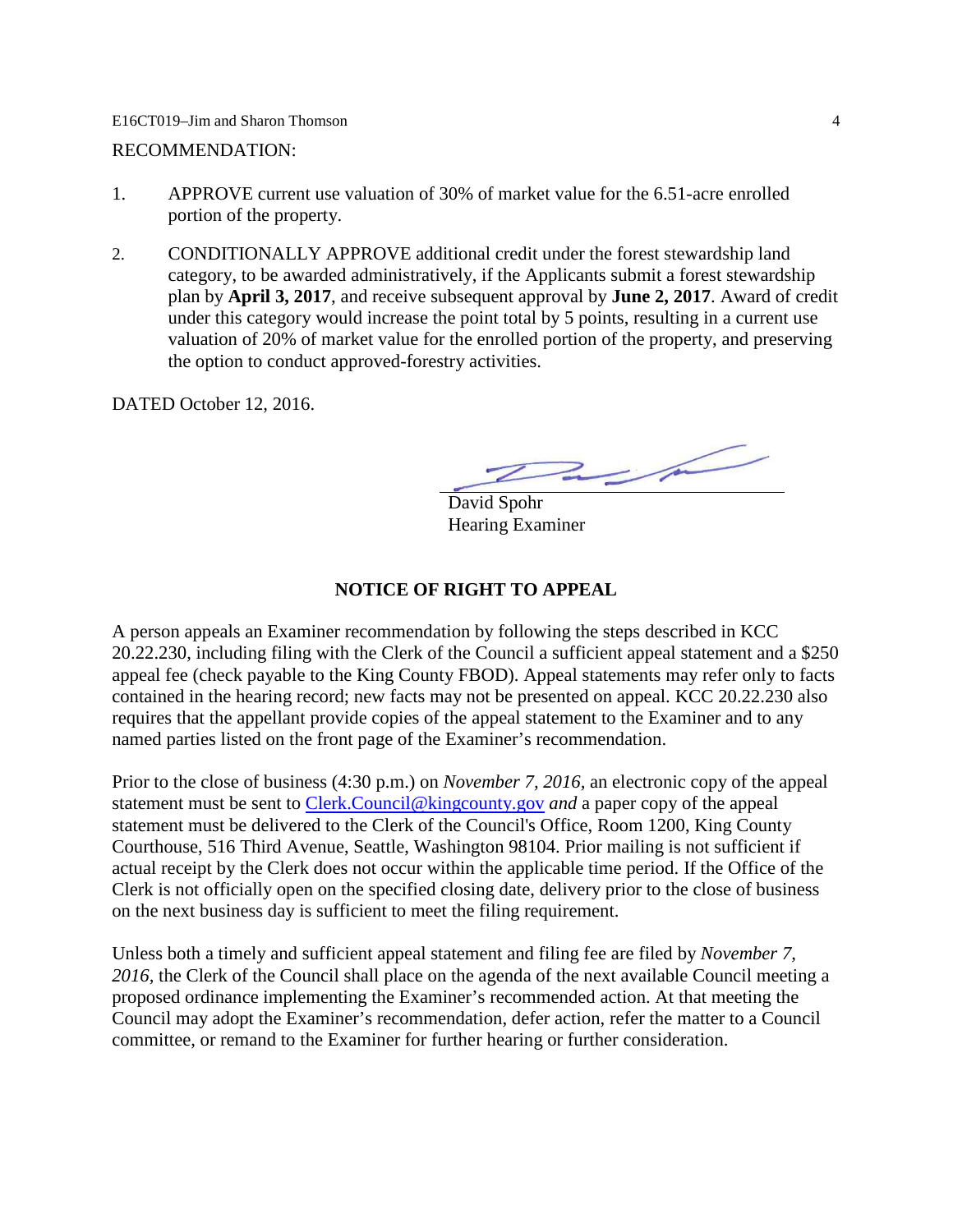E16CT019–Jim and Sharon Thomson 5

If a timely and sufficient appeal statement and filing fee are filed by *November 7, 2016,* the Examiner will notify all parties and interested persons and provide information about "next steps."

MINUTES OF THE OCTOBER 6, 2016, HEARING ON THE APPLICATION OF JIM AND SHARON THOMSON, DEPARTMENT OF NATURAL RESOURCES AND PARKS FILE NO. E16CT019.

David Spohr was the Hearing Examiner in this matter. Bill Bernstein and Megan Kim both participated in the hearing on behalf of the department.

The following exhibits were offered and entered into the hearing record:

| Exhibit no. 1  | Not submitted                                                           |
|----------------|-------------------------------------------------------------------------|
| Exhibit no. 2  | Not submitted                                                           |
| Exhibit no. 3  | Not submitted                                                           |
| Exhibit no. 4  | <b>DNRP</b> report to the Hearing Examiner                              |
| Exhibit no. 5  | Affidavit of publication                                                |
| Exhibit no. 6  | Notice of hearing from the Hearing Examiner's Office                    |
| Exhibit no. 7  | Notice of hearing from the PBRS program                                 |
| Exhibit no. 8  | Legal notice and introductory ordinance to the King County Council      |
| Exhibit no. 9  | Application signed/notarized                                            |
| Exhibit no. 10 | Legal description of area to be enrolled                                |
| Exhibit no. 11 | Email to applicant regarding received application and approval schedule |
| Exhibit no. 12 | Arcview and orthophoto/aerial map                                       |
| Exhibit no. 13 | Reserved for future submission of forest stewardship plan               |
|                |                                                                         |

DS/vsm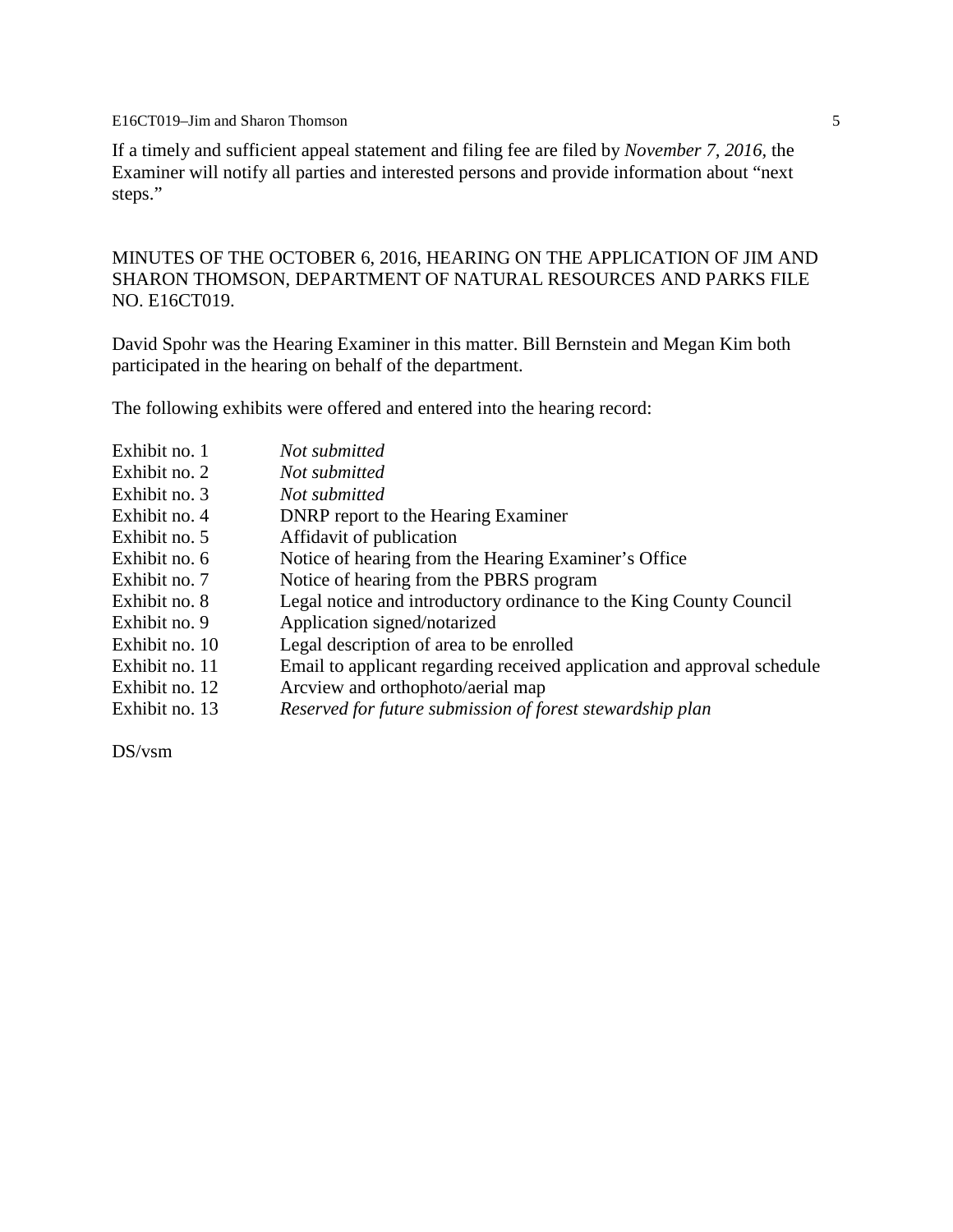October 12, 2016

# **OFFICE OF THE HEARING EXAMINER KING COUNTY, WASHINGTON**

King County Courthouse 516 Third Avenue Room 1200 Seattle, Washington 98104 Telephone (206) 477-0860 Facsimile (206) 296-0198

[hearingexaminer@kingcounty.gov](mailto:hearingexaminer@kingcounty.gov) [www.kingcounty.gov/independent/hearing-examiner](http://www.kingcounty.gov/independent/hearing-examiner)

## **CERTIFICATE OF SERVICE**

SUBJECT: Department of Natural Resources and Parks file no. **E16CT019** Proposed ordinance no. **2016-0449** Parcel no. **2523089022**

## **JIM AND SHARON THOMSON**

Open Space Taxation Application (Public Benefit Rating System)

I, Elizabeth Dang, certify under penalty of perjury under the laws of the State of Washington that I transmitted the **REPORT AND RECOMMENDATION TO THE METROPOLITAN KING COUNTY COUNCIL** to those listed on the attached page as follows:

 $\boxtimes$  EMAILED to all County staff listed as parties/interested persons and parties with e-mail addresses on record.

 $\boxtimes$  caused to be placed with the United States Postal Service, with sufficient postage, as FIRST CLASS MAIL in an envelope addressed to the non-County employee parties/interested persons to addresses on record.

DATED October 12, 2016.

ElingabethDang

Elizabeth Dang Legislative Secretary